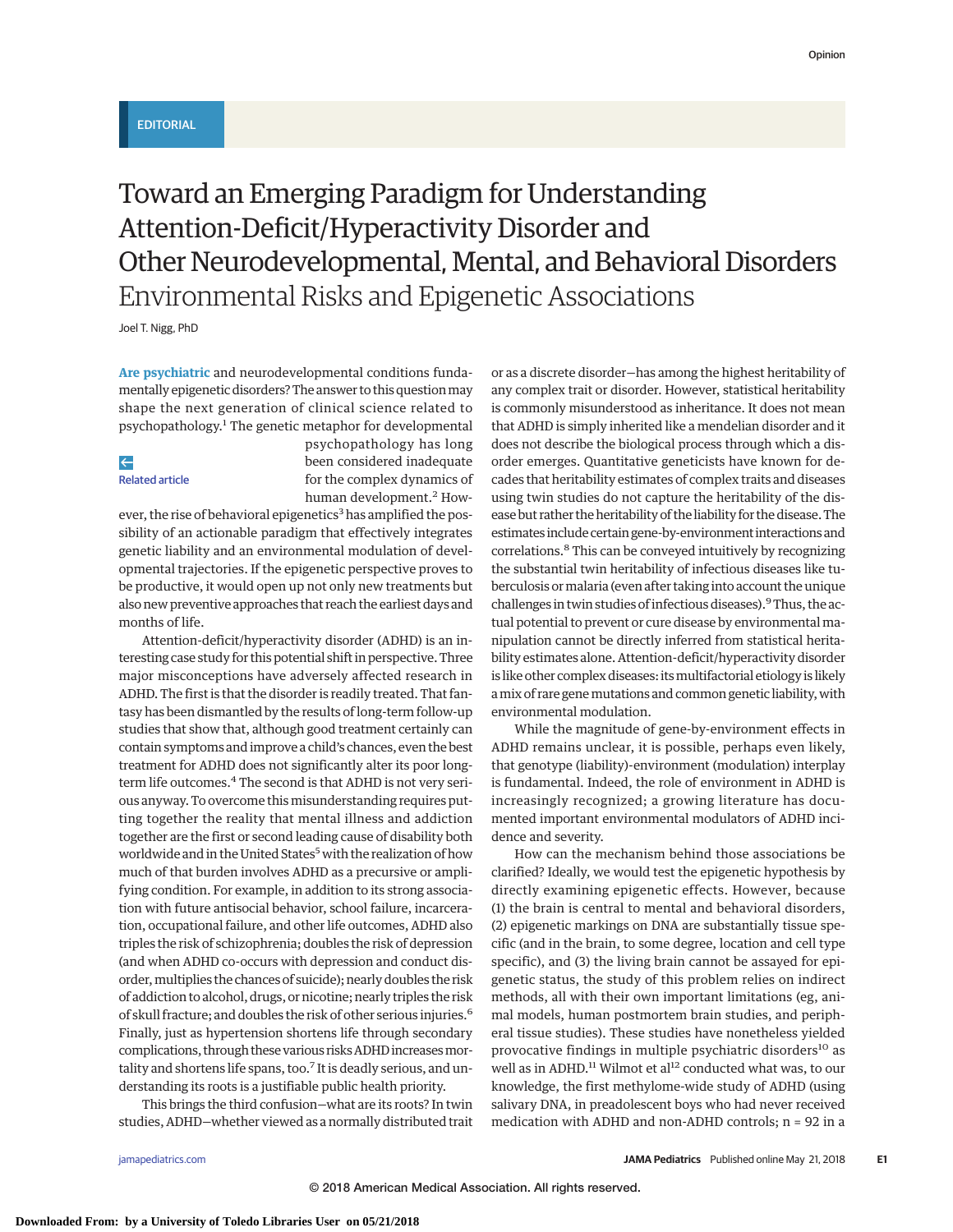discovery group and n = 20 in a confirmation group). The findings included altered methylation in 2 important genes that were not previously associated with ADHD: *myelin transcription factor 1 like* (*MYT1L*) and *vasoactive intestinal peptide receptor 2* (*VIPR2*). Whether associations will hold outside of boys who have not received medication remains a key question. Other studies are emerging.

In this issue of *JAMA Pediatrics*, Kioumourtzoglou et al<sup>13</sup> use an approach that is as important as it is underused: an examination of multigenerational transmission of environmental associations. That approach may be the most important from an epidemiological perspective. They report that pollutant exposure to grandparents conveys a 30% increase in risk of ADHD in grandchildren. The findings are novel and contribute to this emerging shift in the understanding of mental and behavioral disorders such as ADHD. The size of the association, similar to many other concurrent risk factors for ADHD, is striking. Although, as the authors note,<sup>13</sup> the dosages of everyday individual environmental pollutants are generally lower (in developed countries at least) than the dosages of diethylstilbestrol they studied, today's population is exposed to hundreds of poorly studied, neurodevelopmentally or hormonally active compounds, the interactions among which are unknown. Thus, the actual associations today are difficult to quantify.

The limitations in this study should not be overlooked genetic associations were not able to be examined (so a genotype-environment correlation might partially account for findings), causality could not be evaluated because of the absence of F1 siblings, and ADHD assessment is limited in population studies. Their finding of a first trimester bias in the association, in particular, should be interpreted very cautiously; the incidence of ADHD in the second, third, and first trimester exposures were all higher than the unexposed group, and the statistical power to detect between-trimester associations was low. As the authors appropriately noted, further work on trimester-specific associations will be of interest. Finally, an epigenetic transmission is not the only possibility (because of third-generation oocyte exposure, as the authors noted), although epigenetic transmission by neuroactive chemicals to the third generation is demonstrated in nonhuman animals.<sup>14,15</sup>

While these limitations mandate some caution, they do not undermine the importance of this type of work. Indeed, it remains striking that results are just what one would expect if an epigenetic influence on ADHD was real. The results add converging evidence to a growing body of literature on not only the public health costs of ill-considered use of neuroactive chemicals in our society, but also to a growing revision of our understanding of the etiology of mental disorders, and ADHD in particular, as potentially being epigenetic conditions.

If disorders like ADHD are epigenetic conditions (that is, dependent on or heavily modulated by discoverable epigenetic changes that are traceable to preventable environmental exposures), it would have powerful implications for where national research dollars should focus to find ways to reduce the incidence of ADHD and other mental disorders. Discoveries about epigenetic associations as potential biomarkers of both illness and etiology that are related to common environmental exposures could hold promise to lead directly to renewed and targeted intervention to prevent ADHD and other illnesses from occurring.<sup>1</sup> This may be the most exciting direction open to the field.

Yet, the goal of individual identification (personalizing) of vulnerability and treatment is an important consideration. It is almost certain that inputs, such as environmental pollutants (or diet, emotional stress, or other systemic stressors), do not affect all children equally. Rather, the response is likely moderated by genotype and mediated by epigenetic change. For example, lead is known in animals to increase hyperactivity via epigenetic mechanisms,<sup>15</sup> and lead associations with ADHD appear to be moderated by genotype in humans.<sup>16</sup>

When it comes to psychiatric illness, we are overdue for a "decade of the environment" or perhaps a "decade of epigenetics" in which truly integrative science takes center stage. Such integrative work includes genetically informed environmental studies and epigenetically informed genetic studies. What has become clear is that environmental moderators or mediators of psychopathology and neurodevelopmental disorders should be high-priority. An investment in understanding the epigenetic aspects of ADHD and other neurodevelopmental and mental disorders appears to be essential as part of a prudent strategy for addressing neurodevelopmental disorder in our society.

#### ARTICLE INFORMATION

**Author Affiliations:** Department of Psychiatry, Oregon Health & Science University, Portland; Department of Behavioral Neuroscience, Oregon Health & Science University, Portland.

**Corresponding Author:** Joel T. Nigg, PhD, Department of Psychiatry, Oregon Health & Science University, 3550 SW US Veteran's Hospital Rd, Portland, OR 97239 [\(niggj@ohsu.edu\)](mailto:niggj@ohsu.edu).

**Published Online:** May 21, 2018. doi[:10.1001/jamapediatrics.2018.0920](https://jama.jamanetwork.com/article.aspx?doi=10.1001/jamapediatrics.2018.0920&utm_campaign=articlePDF%26utm_medium=articlePDFlink%26utm_source=articlePDF%26utm_content=jamapediatrics.2018.0920)

**Conflict of Interest Disclosures:** None reported.

**Funding/Support:** Dr Nigg is supported by grant MH R37-59105 from the National Institute of Mental Health.

**Role of the Funder/Sponsor:** The National Institute of Mental Health had no role in the preparation, review, or approval of the manuscript and decision to submit the manuscript for publication.

#### **REFERENCES**

**1**. Nigg JT. Where do epigenetics and developmental origins take the field of developmental psychopathology? [J Abnorm Child](https://www.ncbi.nlm.nih.gov/pubmed/26758288) Psychol[. 2016;44\(3\):405-419.](https://www.ncbi.nlm.nih.gov/pubmed/26758288)

**2**. Cicchetti D, Toth SL. The past achievements and future promises of developmental psychopathology: the coming of age of a discipline. [J Child Psychol Psychiatry](https://www.ncbi.nlm.nih.gov/pubmed/19175810). 2009;50(1-2):16-25.

**3**. Moore DS. The Developing Genome: an Introduction to Behavioral Epigenetics. New York, NY: Oxford University Press Inc; 2017.

**4**. Molina BS, Hinshaw SP, Swanson JM, et al; MTA Cooperative Group. The MTA at 8 years: prospective follow-up of children treated for combined-type ADHD in a multisite study.[J Am](https://www.ncbi.nlm.nih.gov/pubmed/19318991) [Acad Child Adolesc Psychiatry](https://www.ncbi.nlm.nih.gov/pubmed/19318991). 2009;48(5): [484-500.](https://www.ncbi.nlm.nih.gov/pubmed/19318991)

**5**. Whiteford HA, Degenhardt L, Rehm J, et al. Global burden of disease attributable to mental and substance use disorders: findings from the Global Burden of Disease Study 2010. Lancet[. 2013;382](https://www.ncbi.nlm.nih.gov/pubmed/23993280) [\(9904\):1575-1586.](https://www.ncbi.nlm.nih.gov/pubmed/23993280)

**6**. Nigg JT. Attention-deficit/hyperactivity disorder and adverse health outcomes. [Clin Psychol Rev](https://www.ncbi.nlm.nih.gov/pubmed/23298633). [2013;33\(2\):215-228.](https://www.ncbi.nlm.nih.gov/pubmed/23298633)